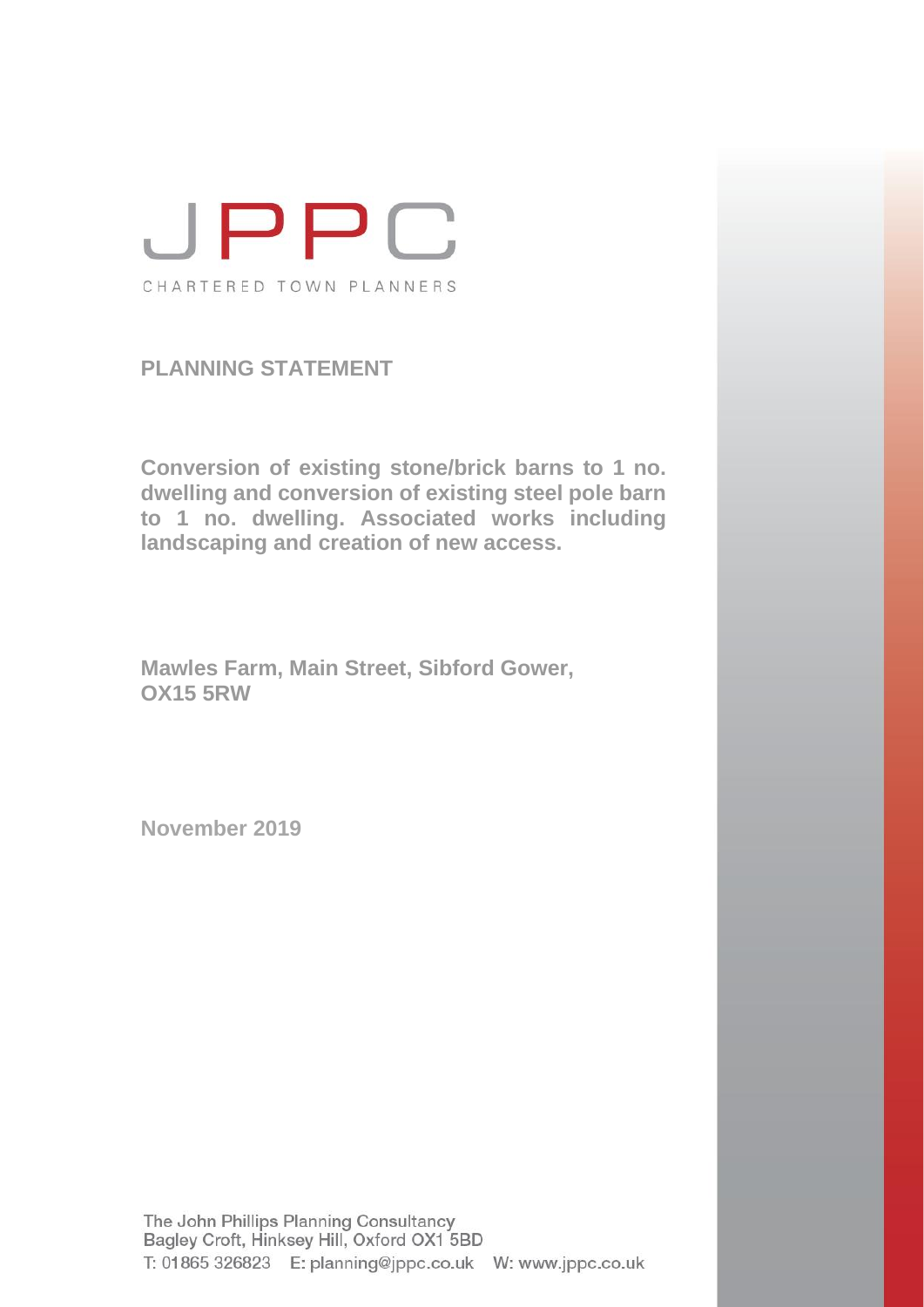

## **1.0 Introduction**

1.1 This statement has been produced by JPPC to accompany the planning application by Mr and Mrs Broom for conversion of the existing stone/brick barns to 1 no. dwelling and conversion of the existing steel pole barn to 1 no. dwelling and associated works including landscaping and creation of a new access at Mawles Farm, Sibford Gower.

The application comprises the following:

1901 – PA- 0001 Location and Site Plan 1901 – PA- 0002 Proposed Site Plan: Access and Refuse Strategy 1901 – PA- 0003 Site Plan Ecological Mitigation 1901 – PA- 0004 Floor Plan (Demolition) 1901 – PA- 0005 Existing and Proposed Street Elevation 1 1901 – PA- 0006 Existing and Proposed Street Elevation 2 1901 – PA- 0007 Floor Plan as existing 1901 – PA- 0008 Lower Ground Floor Plan proposed 1901 – PA- 0009 Upper Ground Floor Plan proposed 1901 – PA- 0010 Roof Plan proposed 1901 – PA- 0011 Elevation Existing and Proposed (1) 1901 – PA- 0012 Elevation Existing and Proposed (2) 1901 – PA- 0013 Elevation Existing and Proposed (3) 1901 – PA- 0014 Elevation Existing and Proposed (4) 1901 – PA- 0015 Elevation Existing and Proposed (5) 1901 – PA- 0016 Elevation Existing and Proposed (6) 1901 – PA- 0017 Elevation Existing and Proposed (7) 1901 – PA- 0018 Elevation Existing and Proposed (8) 21327-01-B Proposed New Access Detail Design and Access Statement by Ian O'Brien Studio Heritage Statement by Ian O'Brien Studio Access Appraisal by David Tucker Associates Preliminary Investigation Report by Ian Farmer Associates Tree Condition Survey by Ruskins Tree Consultancy Preliminary Ecological Appraisal by Ridgeway Ecology Structural Report by Richard Strauss Associates (Barn) Structural Report by Richard Strauss Associates (Pole Barn) Landscape Design Proposal by The Landscape Studio

1.2 With reference to the character of the application site and surrounding area, an appraisal of the prevailing planning policies and planning history and an assessment of the planning issues raised by the proposal, this statement sets out why the proposed development is deemed to be acceptable.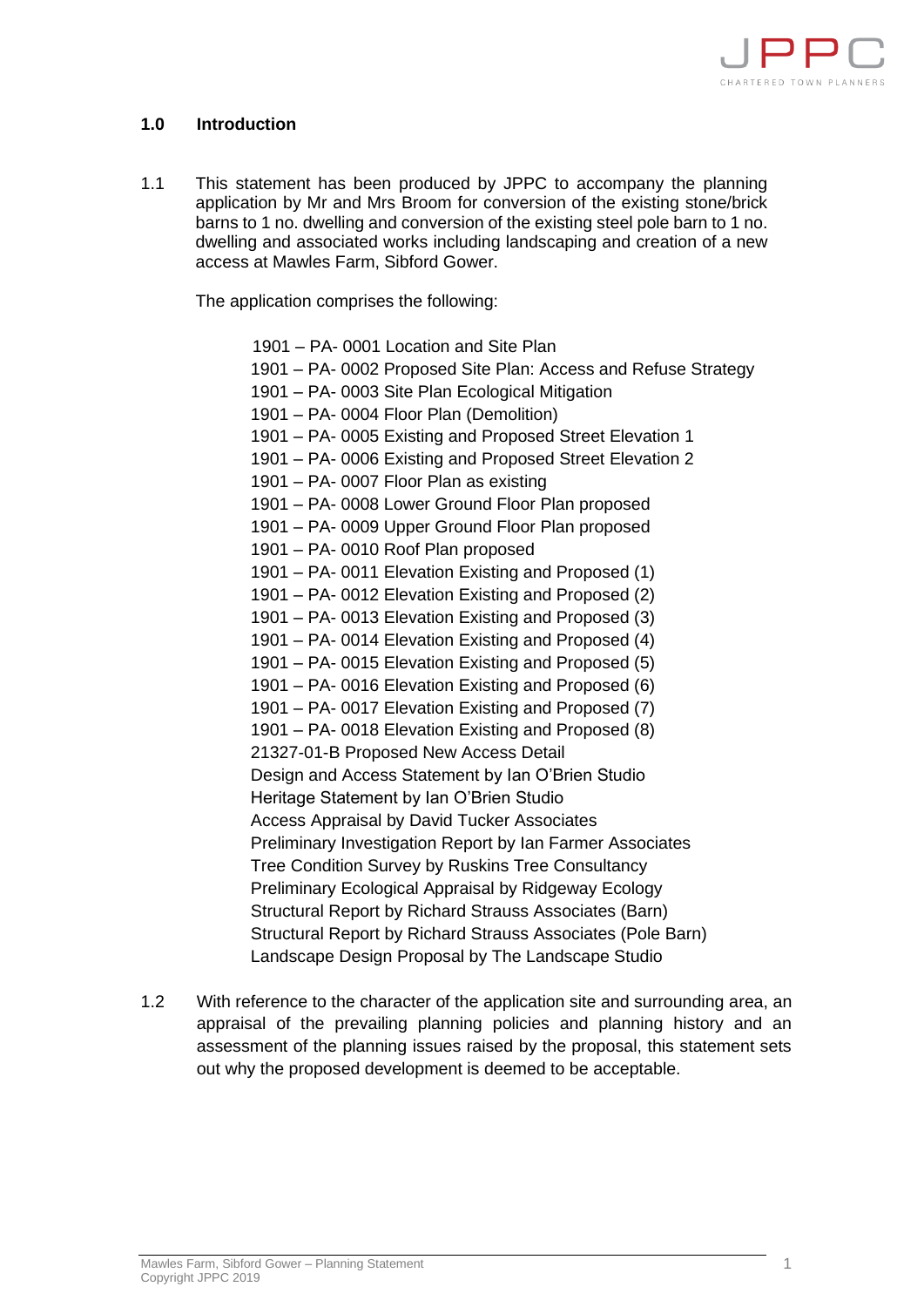

## **2.0 Site Description, Planning History and Proposals**

2.1 Mawles Farm is located on the central crossroads within Sibford Gower which is a village sited to the west of Banbury. Main Street runs east to west and Pound Lane/Colony Lane runs north to south. The site is prominently located on the Main Street and Pound Lane junction with a range of buildings sited on the road frontage. Sibford Gower is part of group of settlements including Burdrop and Sibford Ferris.



- 2.2 The site is a redundant farm complex, no longer a working farm. The farm has been disused for at least 3 years and following the death of the former owner the farm was divided into lots and sold. The area of land now associated with Mawles Farm is limited in agricultural terms and thus not viable for a farming operation.
- 2.3 This application seeks to secure the long-term future of the site by converting the existing buildings for residential purposes. The stone/brick barns sit on the frontage of this prominent crossroads location with the steel pole barn set further into the farm complex as shown on the following image.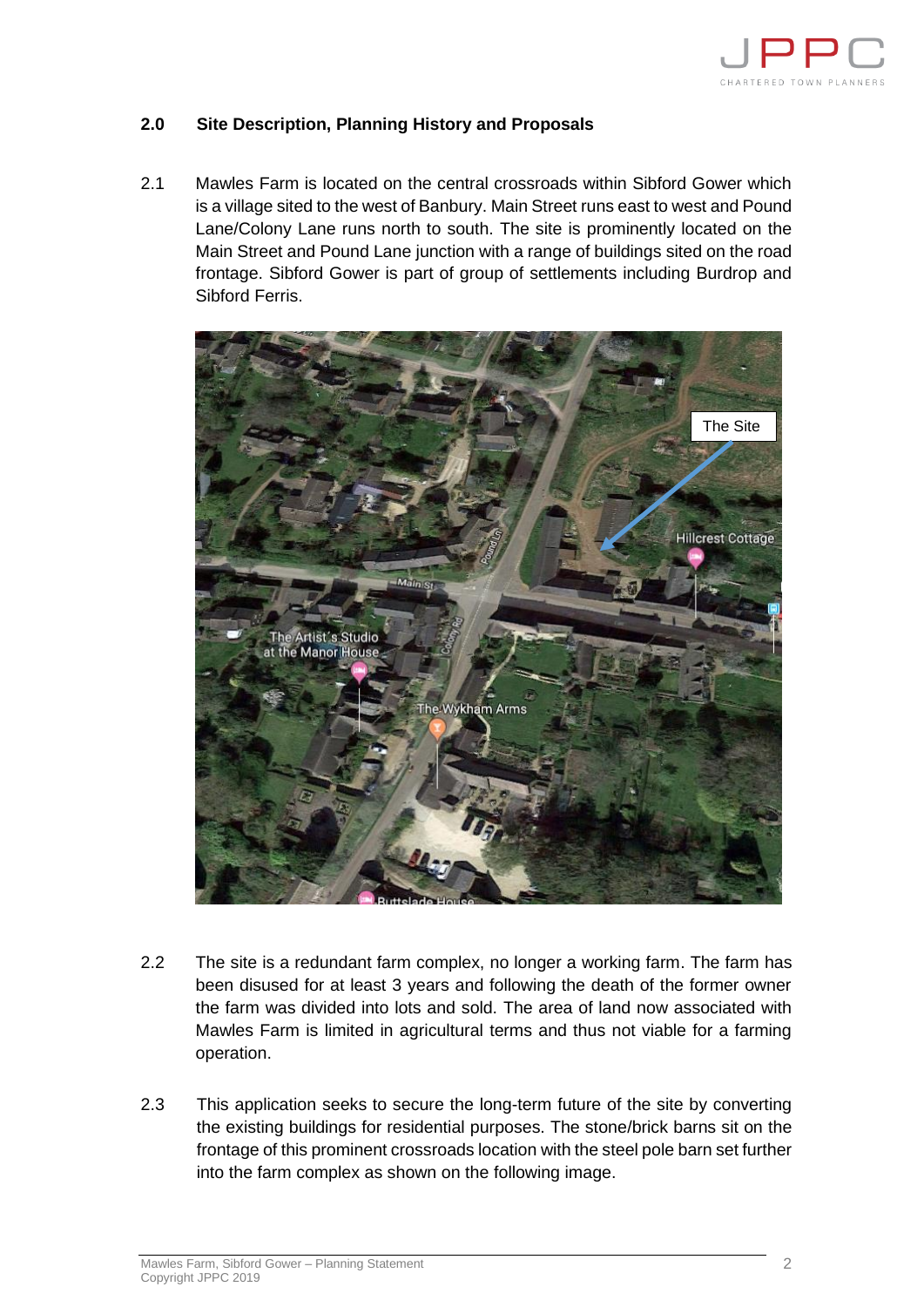



2.4 The site lies on the edge of the Sibford Gower with Burdrop conservation area as shown below.



2.5 The buildings within the site are not listed but two properties to the south of the site on the opposite side of Main Road are listed as highlighted on the map below.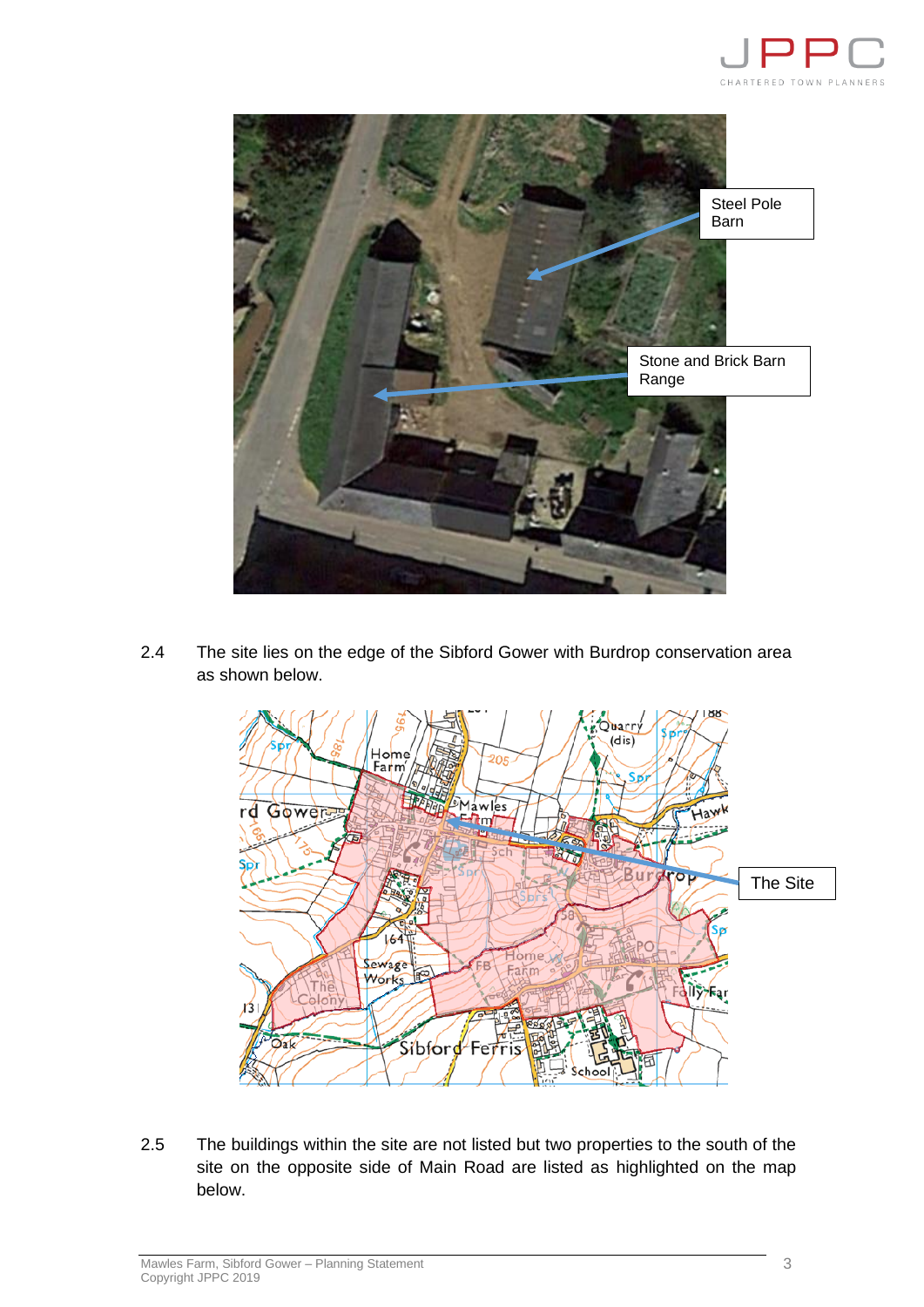



2.6 The Sibford Ferris, Sibford Gower and Burdrop Conservation Area Appraisal (CAA) produced by the Council identifies the stone and brick barn range as buildings of local significance as shown on the plan below.



- 2.7 The CAA confirms that there are no negative views across the application site and that Mawles Farm was (at the time of drafting the CAA) one of the last remaining unconverted farms in the community. It is later recognised as a nondesignated heritage asset. Paragraph 9.18.5 identifies that the presence of some more utilitarian materials on the barns indicates a lack of gentrification and reminder of the agricultural origins of the village.
- 2.8 The site falls within flood zone 1 on the Environment Agency Flood Map within which there is a low probability of flooding. There are no public footpaths running through or adjacent to the site.
- 2.9 There is no planning history directly relevant to the current proposal although the following applications can be noted: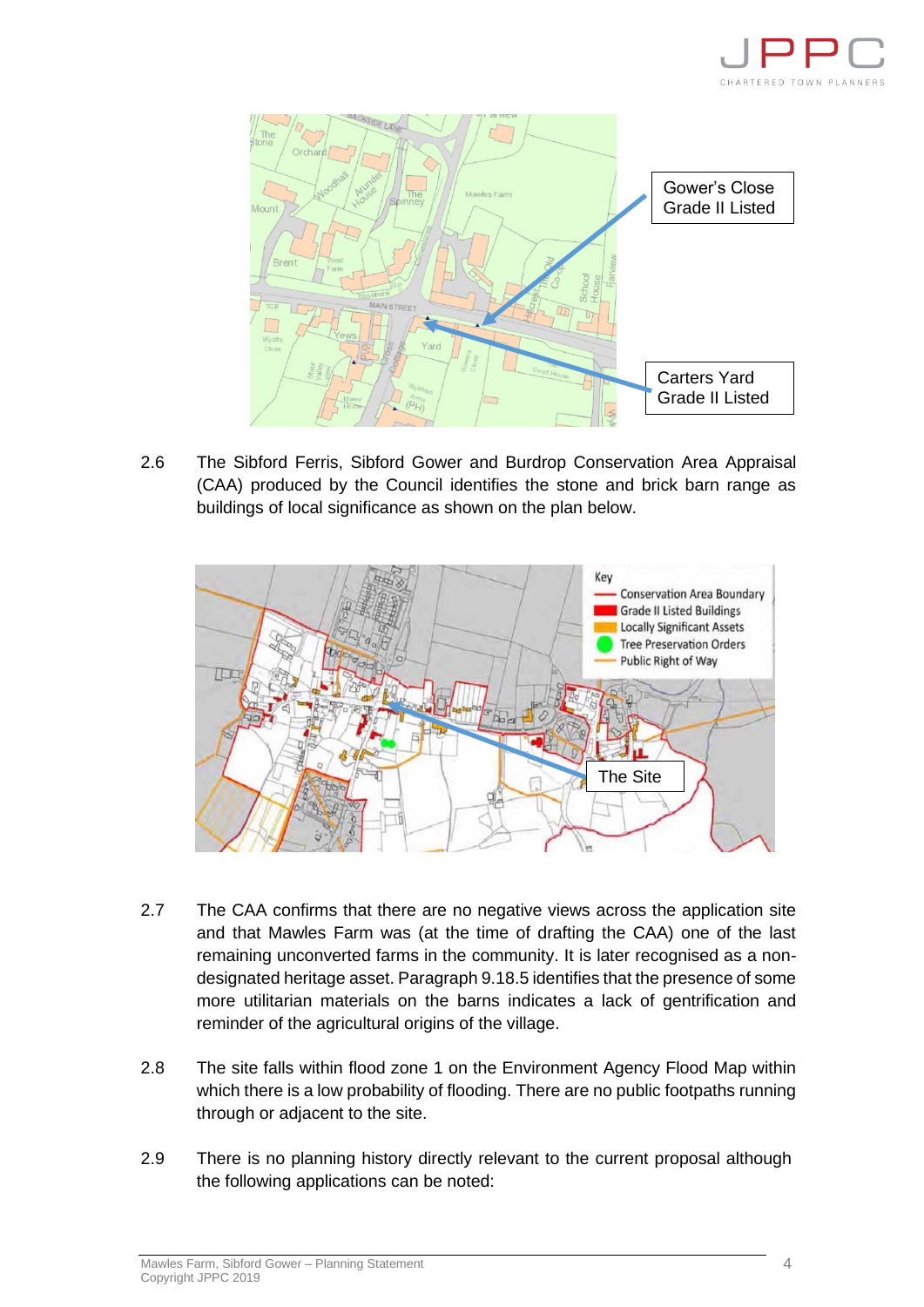

96/00904/F and 96/01167/CAC – Demolition and replacement of existing outbuildings. Permitted 04/10/96 96/01093/F – Swimming pool in existing garden. Permitted 19/08/96

- 2.10 More recently, two pre-application advice requests were made to Cherwell District Council in relation to the site under references 18/00137/PREAPP and 19/00138/PREAPP. The advice given highlighted a range of issues that should be considered during the course of this application including the principle of development, design and impact on the character of the area and impact on heritage assets, residential amenity, highway safety, ecology and biodiversity. These matters will be considered in full further in this Statement.
- 2.11 As a result of the latest pre-application advice given, changes were made to the scheme. The application now proposes conversion of the existing steel pole barn to a dwelling rather than demolition of the structure and replacement with a dwelling.

### **Proposal**

2.12 It is proposed to convert the existing stone and brick barn range to a 6-bedroom dwelling and the steel pole barn to a 4-bedroom dwelling as shown on the floorplan extract below. Externally, each dwelling will be provided with private amenity space, and off-street parking. The existing farmstead is served by a single access off Pound Lane. As part of the current scheme it is proposed to create an access point off Main Street so that the dwellings will have private access driveways and parking. The scheme also incorporates refuse storage and full landscaping and ecological mitigation schemes.



*Extract from proposed lower ground floor plan* 

2.13 The design rationale is explained more fully in the submitted Design and Access Statement.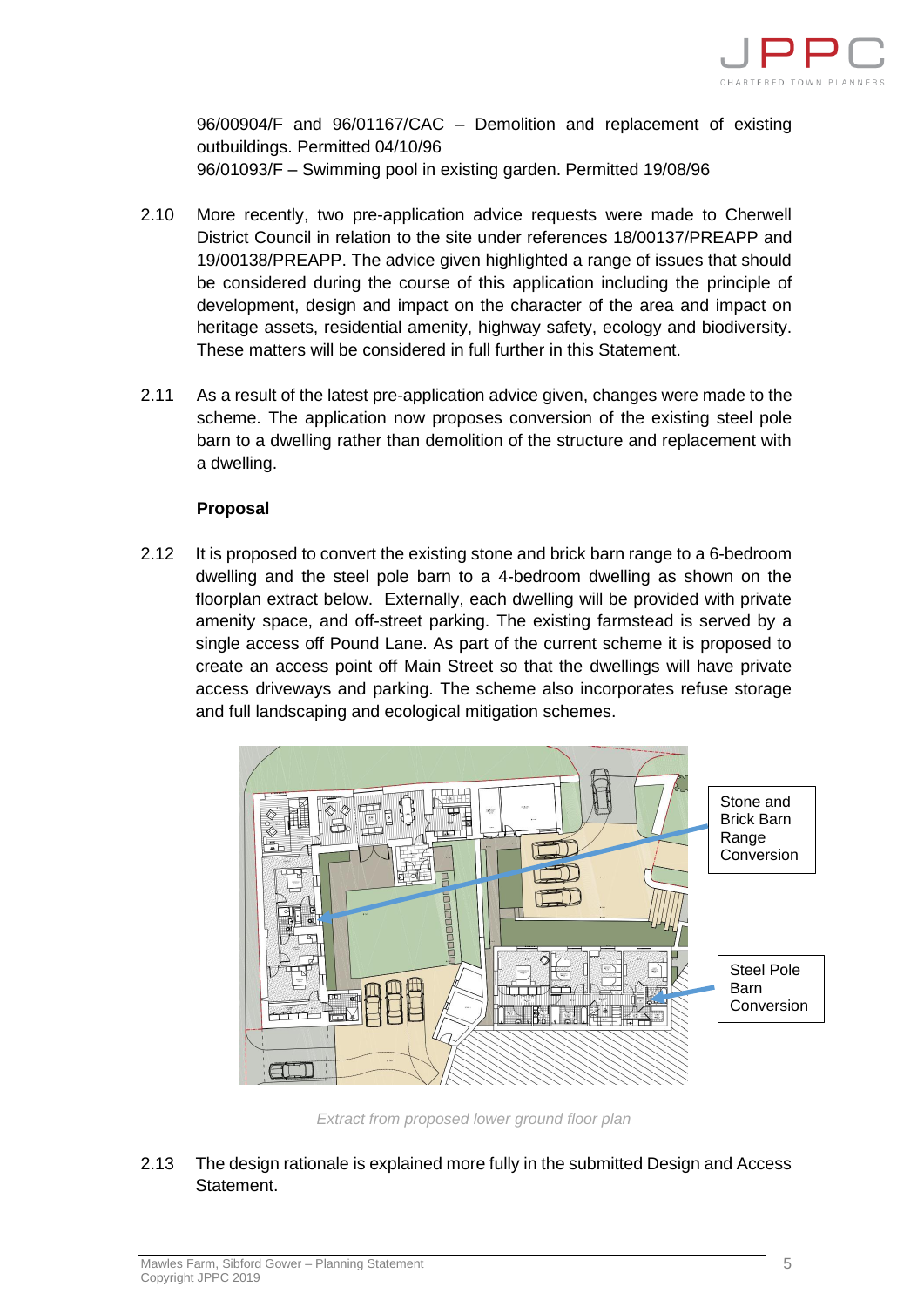

## **3.0 Planning Policy**

- 3.1 Under Section 38(6) of the Planning Compulsory Purchase Act 2004 there is a statutory obligation to determine planning applications and appeals in accordance with the development plan unless material considerations indicate otherwise. Material considerations can include Government guidance and any other matters relevant to the use and development of land. *National Planning Policy Framework (NPPF) 2018*
- 3.2 Paragraph 2 of the NPPF states that planning law requires that applications for planning permission must be determined in accordance with the development plan, unless material considerations indicate otherwise. The NPPF must be taken into account in the preparation of the development plan and is a material consideration in planning decisions.
- 3.3 Paragraph 8 provides the three overarching objectives to achieving sustainable development namely economic, social and environmental.
- 3.4 Paragraph 10 confirms that at the heart of the NPPF is a presumption in favour of sustainable development. In respect of decision-taking it states that this means:
	- approving development proposals that accord with the development plan without delay; or
	- where there are no relevant development plan policies or the polices which are most important for determining the application are out of date, granting permission unless: – the application of policies in this Framework that protect areas or assets of particular importance provides a clear reason for refusing the development proposed ; or – any adverse impacts of doing so would significantly or demonstrably outweigh the benefits, when assessed against the policies in this Framework taken as a whole.
- 3.5 Section 12 of the NPPF sets out the requirements for achieving well-designed places confirming that '*The creation of high-quality buildings and places is fundamental to what the planning and development process should achieve*.' Good design can create better places in which to live and work and helps make development acceptable to communities. Effective engagement between applicants, communities, local planning authorities and other interested parties is also seen as an essential part of the planning process.
- 3.6 Paragraph 127 of the NPPF requires that planning policies and decisions should aim to ensure that developments:
	- *function well and add to the overall quality of an area over the lifetime of the development;*
	- *are visually attractive as a result of good architecture, layout and appropriate and effective landscaping;*
	- *are sympathetic to local character and history, including the surrounding built environment and landscape setting, while not preventing or*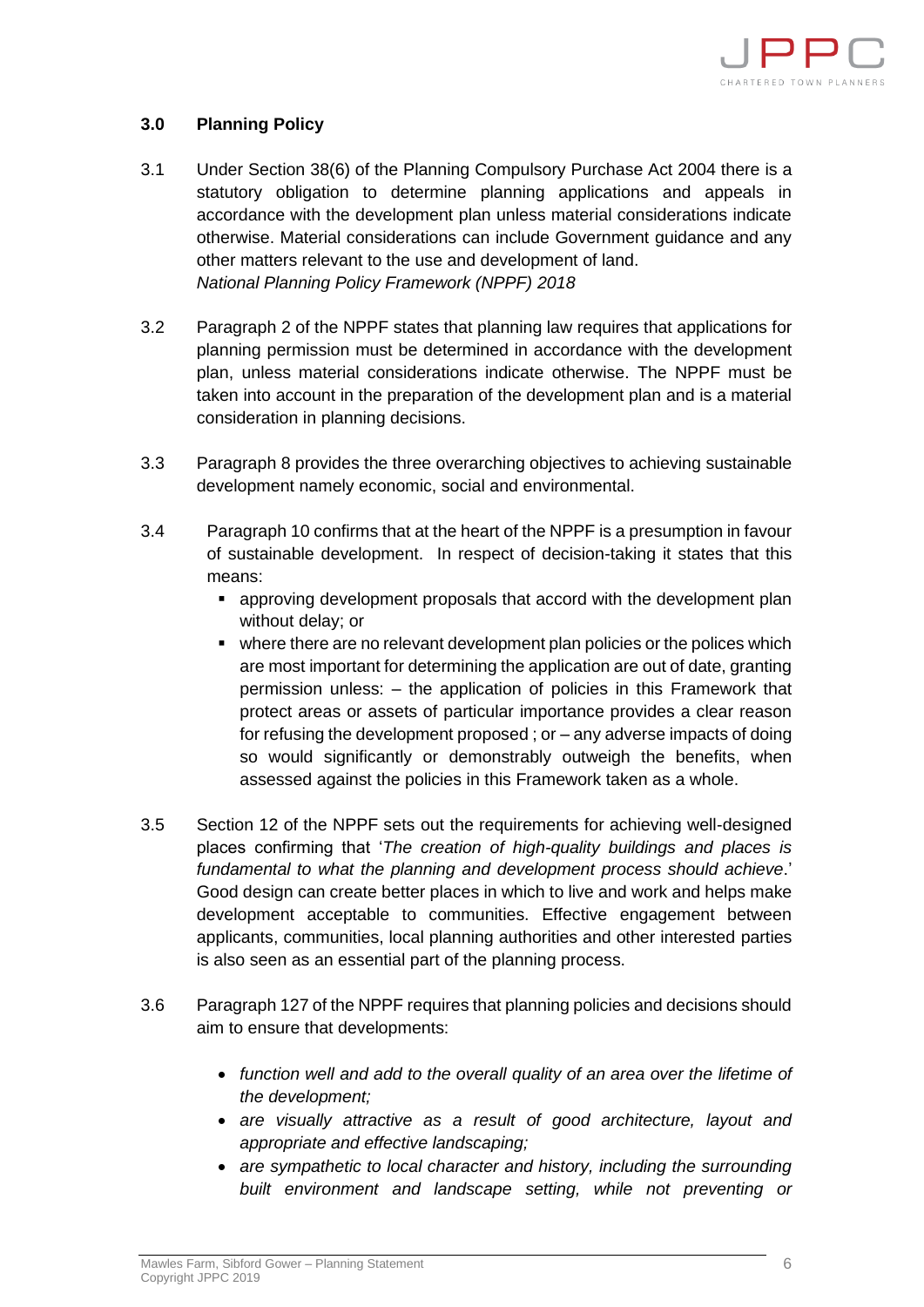

*discouraging appropriate innovation or change (such as increased densities);*

- *establish or maintain a strong sense of place, using the arrangement of streets, spaces, building types and materials to create attractive, welcoming and distinctive places to live, work and visit;*
- *optimise the potential of the site to accommodate and sustain an appropriate amount of mix of development (including green and other public space) and support local facilities and transport networks; and;*
- *create places that are safe, inclusive and accessible and which promote health and well-being, with a high standard of amenity for existing and future users; and where crime and disorder, and the fear of crime, do not undermine the quality of life or community cohesion and resilience.*
- 3.7 In determining applications, great weight should be given to outstanding or innovative designs which promote high levels of sustainability or help raise the standard of design more generally in the area, so long as they fit in with the overall form and layout of their surroundings (paragraph 131).
- 3.8 The NPPF states at Paragraph 189 that *"In determining applications, local planning authorities should require an applicant to describe the significance of any heritage assets affected, including any contribution made by their setting. The level of detail should be proportionate to the assets' importance and no more than is sufficient to understand the potential impact of the proposal on their significance. As a minimum the relevant historic environment record should have been consulted and the heritage assets assessed using appropriate expertise where necessary".*
- 3.9 Paragraphs 193 198 of the NPPF sets out how the potential harm to heritage assets from new developments should be assessed. Paragraph 197 of the NPPF states that, the effect of an application on the significance of a nondesignated heritage asset should be taken into account in determining the application. In weighing applications that directly or indirectly affect nondesignated heritage assets, a balanced judgement will be required having regard to the scale of any harm or loss and the significance of the heritage asset.
- 3.10 Paragraph 200 then states that *"local planning authorities should look for opportunities for new development within Conservation Areas and within the setting of heritage assets to enhance or better reveal their significance. Proposals that preserve those elements of the setting that make a positive contribution to or better reveal the significance of the asset should be treated favourably"*
- 3.11 Annex 2 to the NPPF defines the setting of a heritage asset as *"The surroundings in which a heritage asset is experienced. Its extent is not fixed and may change as the asset and its surroundings evolve. Elements of a setting may make a positive or negative contribution to the significance of an asset, may affect the ability to appreciate that significance or may be neutral"*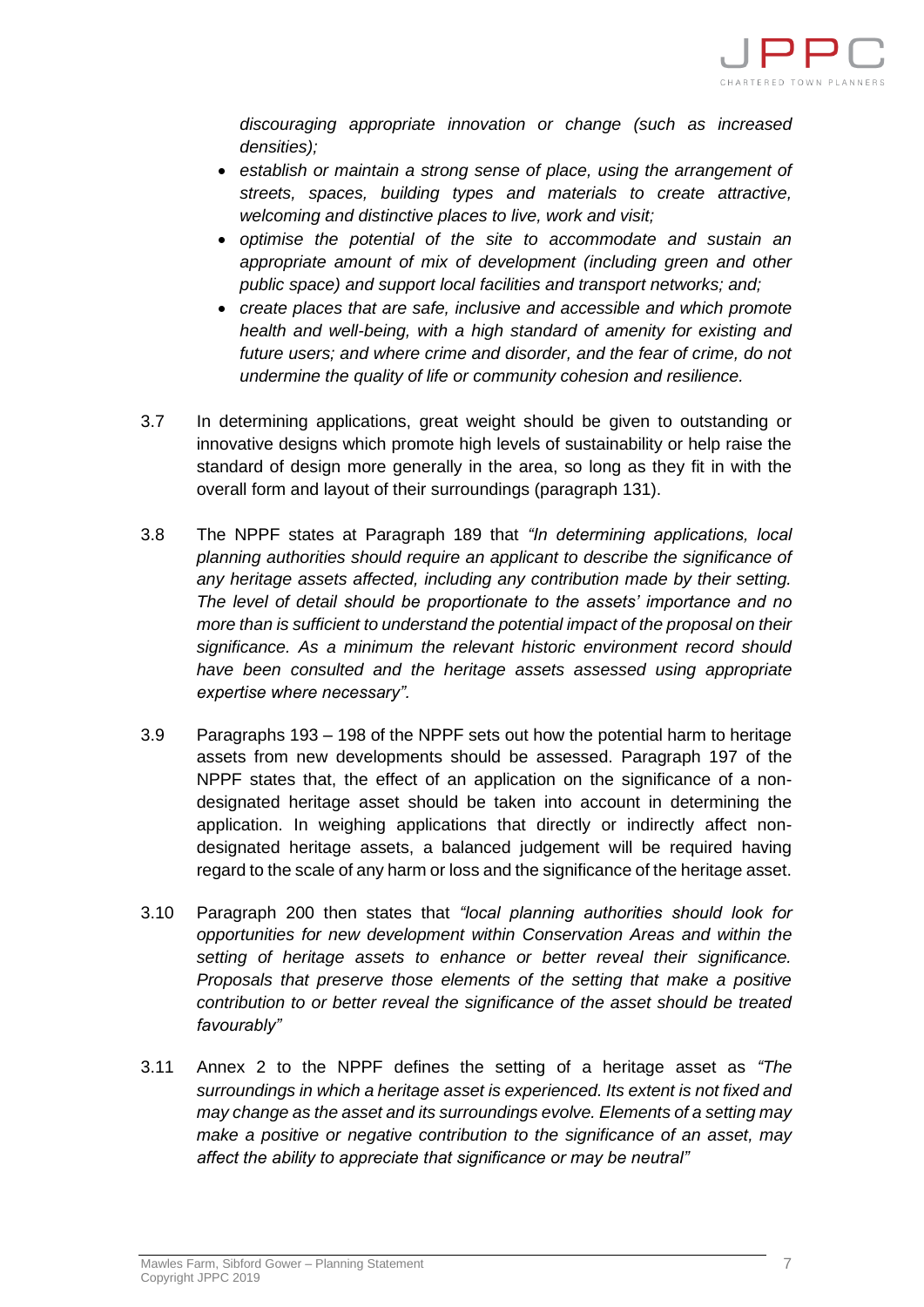

## *Development Plan*

- 3.12 S38(6) of the Planning and Compulsory Purchase Act 2004 states that: '*If regard is to be had to the development plan for the purpose of any determination under the Planning Acts, the determination must be made in accordance with the Plan unless material considerations dictate otherwise*.
- 3.13 The Development Plan for the site comprises:
	- o Cherwell Local Plan 2011-2031 Part 1
	- o 'Saved policies' of the Cherwell Local Plan 1996
- 3.14 Other material policy and guidance can be found in the Sibford Ferris, Sibford Gower and Burdrop Conservation Area Appraisal 2012, Cherwell Design Guide (2012) and Cherwell Residential Design Guide Supplementary Document (July 2018).

#### **Cherwell Local Plan Part 1 2011-2031**

- 3.15 Policy PSD1: Presumption in Favour of Sustainable Development, follows the national policy position.
- 3.16 Policy BSC1: District Wide Housing Distribution, sets out the housing targets for the district. Policy BSC2: The Effective and Efficient Use of Land, seeks best use land and supports re-use of previously developed land in sustainable locations.
- 3.17 Policy ESD1: Mitigating and Adapting to Climate Change, sets out what measures, at both a strategic and site-specific level, will be expected on order to mitigate the impact of development within the District on climate change.
- 3.18 Policy ESD3: Sustainable Construction, states that all new residential development will be expected to incorporate sustainable design and technology to achieve zero carbon development.
- 3.19 Policy ESD7: Sustainable Drainage Systems, sets out the requirement to use SuDS to manage surface water run-off.
- 3.20 Policy ESD10: Protection and Enhancement of Biodiversity and the Natural Environment, sets out the ways in which biodiversity and the natural environment will be protected and enhanced.
- 3.21 Policy ESD13: Local Landscape Protection and Enhancement, seeks to enhance the character and appearance of the landscape through restoration, management or enhancement of existing landscape features and new landscaping.
- 3.22 Policy ESD15: The Character of the Built and Historic Environment, sets out criteria for new development.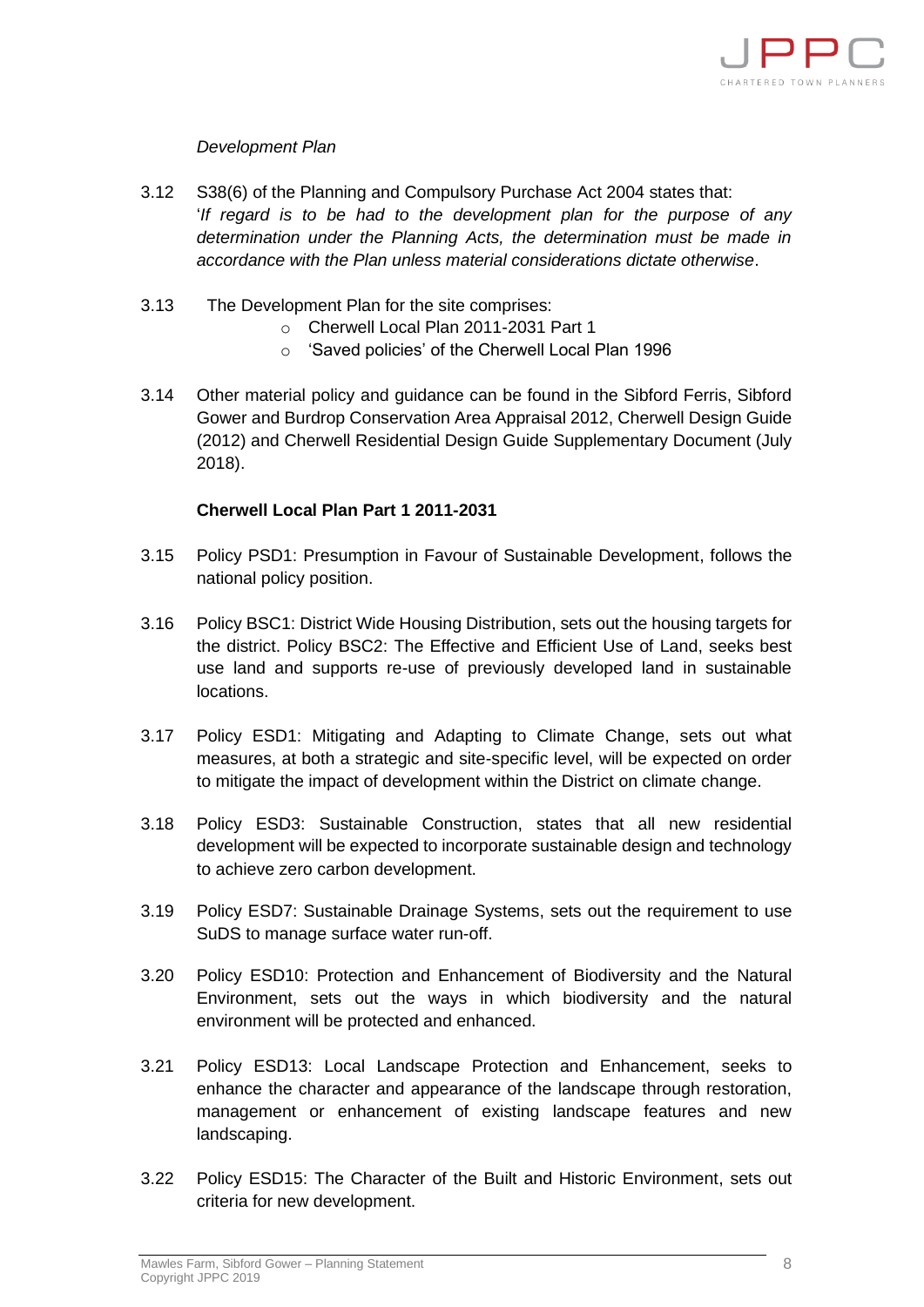

3.23 Policy Village 1: Village Categorisation defines Sibford Ferris/Sibford Gower as a category A village where minor development, infilling and conversions are considered suitable types of development.

### **Cherwell Local Plan 1996**

- 3.24 Policy H21: Conversion of Buildings within Settlements, confirms that the conversion of suitable buildings to a residential use will be favourable considered subject to other relevant policies in the plan.
- 3.25 Policy C23 sets out a presumption in favour of retaining features which make a positive contribution to the character or appearance of a conservation area.
- 3.26 Policies C28 and C30 are general design policies seeking a high standard of design in all development.
- 3.27 Policy ENV1: Environmental pollution deals with amenity issues arising from development.
- 3.28 Policy ENV12: Contaminated Land sets out matters that will be considered for development of contaminated land.

#### *Other Guidance*

- 3.29 The Council has produced a Conservation Area Appraisal for Sibford Ferris, Sibford Gower and Burdrop. The appraisal identifies 4 distinct areas within the village with 'the cross roads area with the large barn of Mawles Farm' being identified as one of the four areas.
- 3.30 The Council produced a Design Guide in 2002 that deals with the conversion of farm buildings.
- 3.31 Historic England has also produced guidance regarding the conversion of farm buildings, 'Adapting Traditional Farm Buildings: Historic England (2017).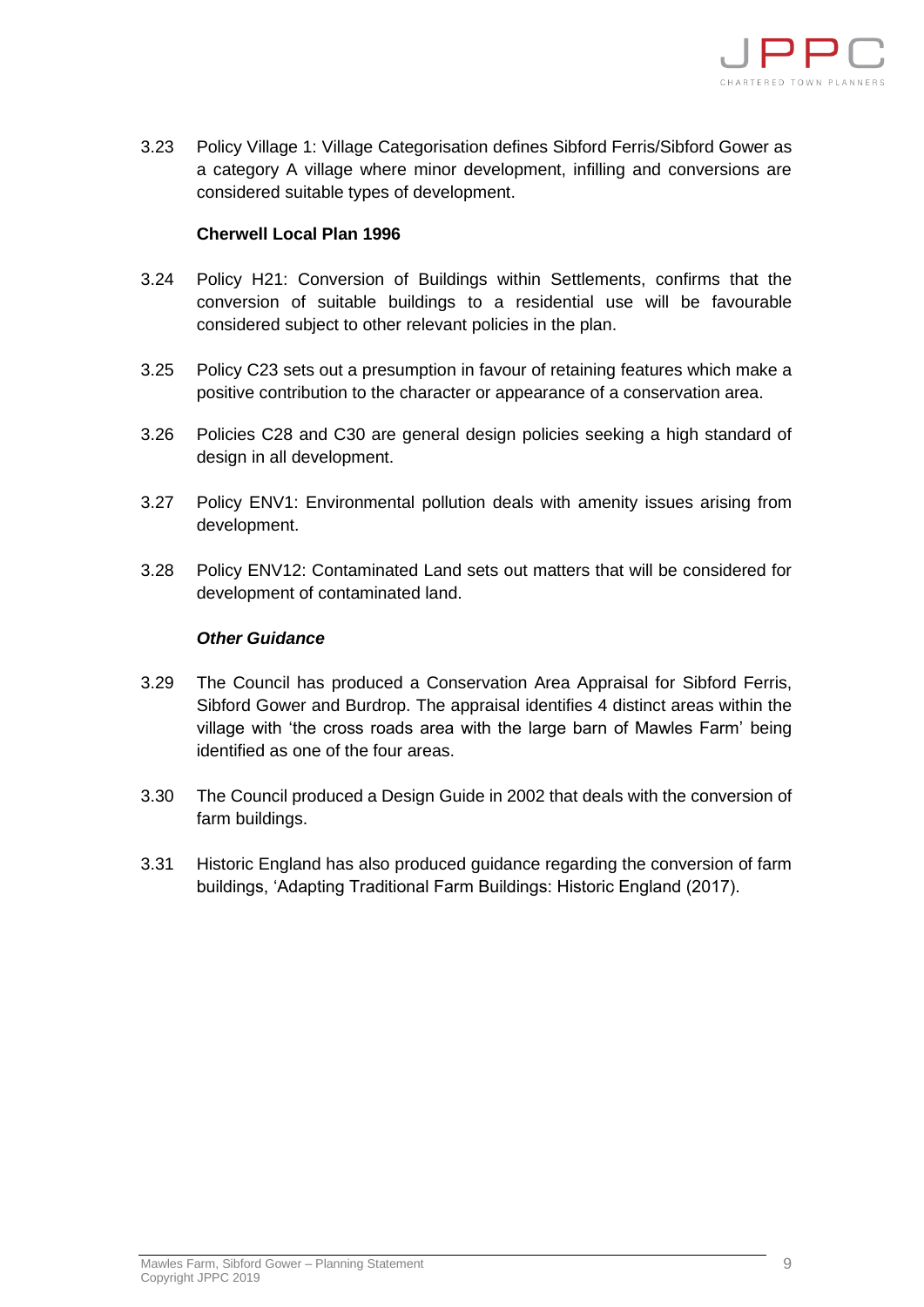

## **4.0 Planning Considerations**

#### *Principle of Development*

4.1 Sibford Gower is a Category A settlement where the principle of minor development, infilling and conversions is acceptable. Furthermore 'saved' policy H21 of the Cherwell Local Plan 1996 states that:

*'Within settlements the conversion of suitable buildings to dwellings will be favourably considered unless conversion to a residential use would be detrimental to the special character and interest of a building of architectural and historic significance. In all instances proposals will be subject to the other policies in this plan*. '

4.2 The pre-application advice confirmed that the site is within the built-up limits of the village and a sustainable location given the level of services and facilities available in the Sibfords and Burdrop. Thus, the principle of converting the existing barns to residential use is considered acceptable. The proposals therefore fall within the provisions of Policy Villages 1.

#### *Impact upon the Character of the Area and Heritage Impact*

- 4.3 Whilst the buildings within the site are not on the listed buildings register, they are identified by the Council as non-designated heritage assets. The site is also within the Sibford Gower with Burdrop conservation area and the identified Sibford Gower Historic Village Core. In close proximity to the site there are also two Grade II listed buildings. The submitted Heritage Statement has assessed the barn complex and the significance of the heritage assets potentially affected by the proposed development and identifies the factors which contribute to (or detract from) that significance.
- 4.4 The proposed conversion will ensure that the essence of the character of the farmyard is maintained and that the important relationship between the buildings and the street frontage is retained. The character and appearance of the conservation area will as a minimum be preserved but the scheme also provides the opportunity for this part of the conservation area to be enhanced through tidying of the existing farmstead and native planting.
- 4.5 In relation to the elements of the buildings which are most prominent in the street scene, the level of external alterations has been minimised to reduce any potential impact on this important crossroads location as shown in the following drawing extracts.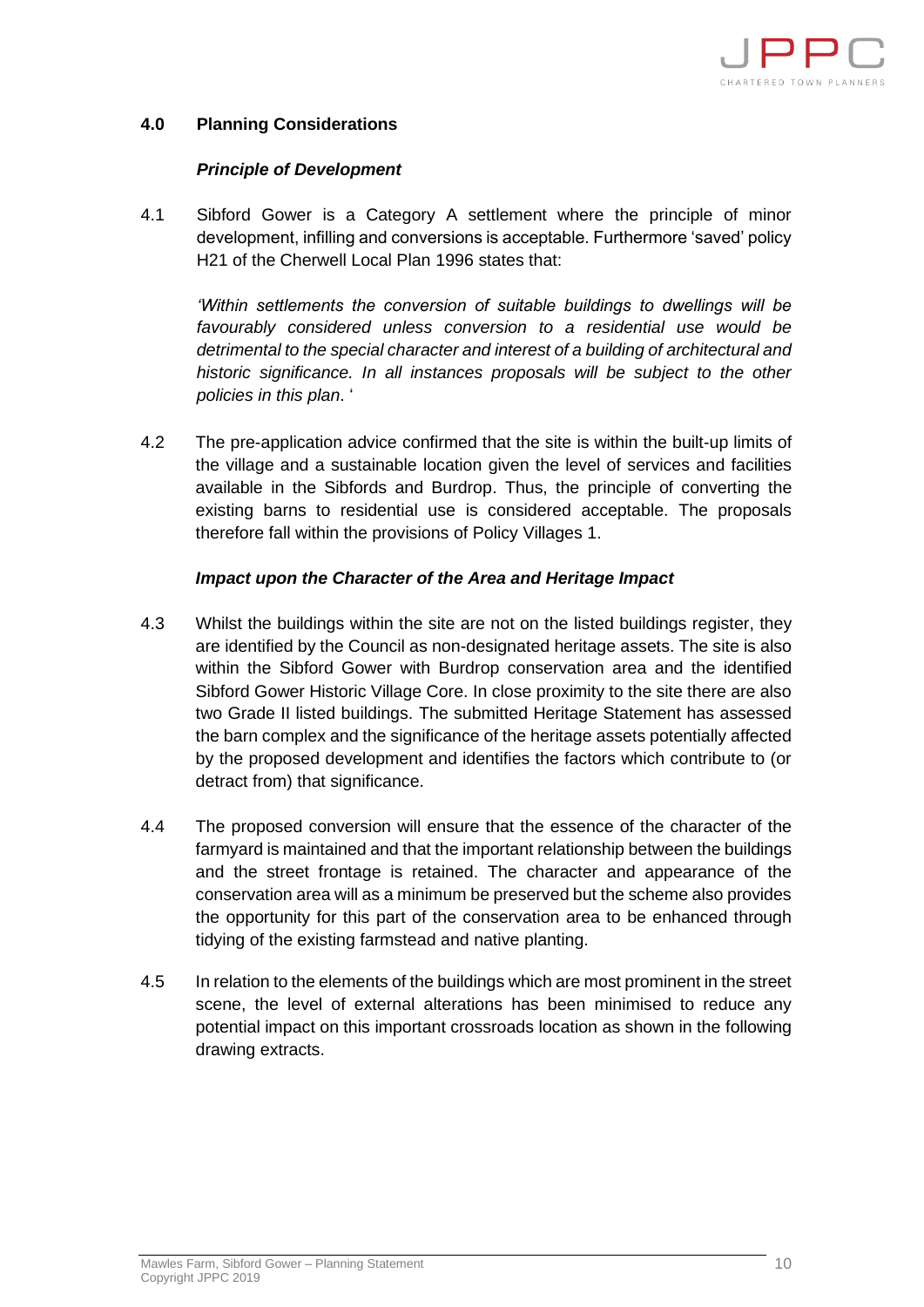



*Main Street Elevation As Existing* 



*Main Street Elevation As Proposed*



*Pound Lane Elevation as Existing*



*Pound Lane Elevation as Proposed*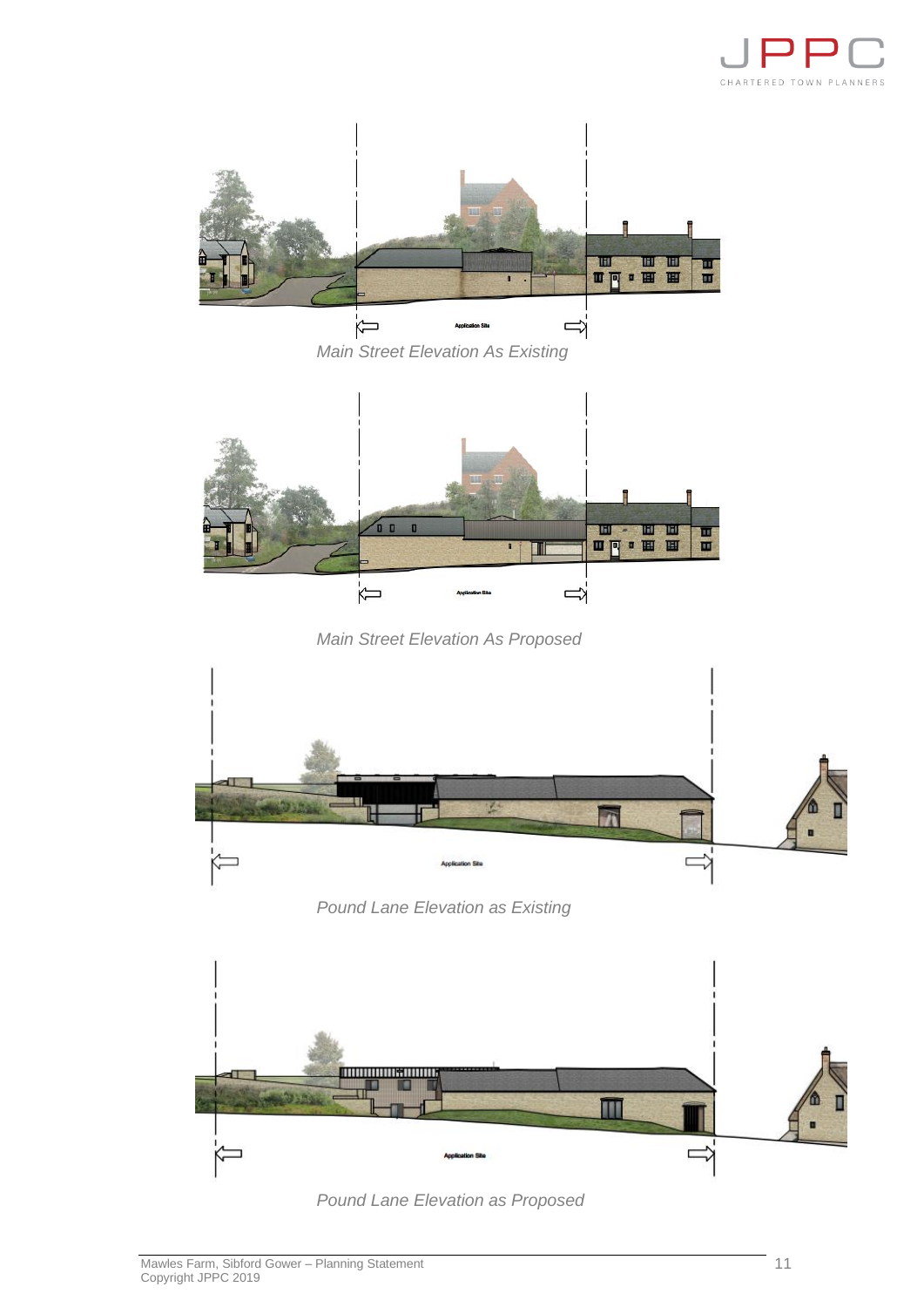

4.6 It is proposed to create a new access onto Main Street to serve the brick/stone barn conversion by removal of a section of wall between the barn and neighbouring dwelling in Main Street. Extracts from historic maps within the Heritage Statement indicate that previously there was a building that linked the farmstead buildings to the neighbouring terrace of cottages. However, this link building was not evident by 1922 and presumably then replaced by an outer wall to secure the boundary. Whilst the date of the existing section of wall is uncertain the appearance and construction of the existing wall – being constructed of concrete blockwork with stone facings to Main Street - would suggest that it is a more modern addition.



Photograph of wall to be removed showing blockwork construction

- 4.7 Historically, the farmstead was split into two separate yards, as far back as 1887, presumably for functional reasons and it would appear that the split yard arrangement continued until more recent times with remnants of the dividing wall still visible today. The creation of two curtilages is not therefore considered to be out of keeping with the historic nature of the site and details of the proposed arrangement are submitted for full consideration as part of the application.
- 4.8 In terms of the impact on the setting of the adjacent listed buildings, the Heritage Statement concludes that there will be 'no harm' to the setting of either Carters Yard or Gower Close. It is also considered that by retaining the current building arrangement, the use of traditional materials and the maintenance of their outward agricultural appearance that the proposals result in 'no harm' to the character and appearance of the conservation area. The proposals will be beneficial to the identified non-designated heritage assets within the site by securing their long-term use.
- 4.9 The principal difference between the current proposals and those presented at pre-application stage is the inclusion of the conversion of the modern farm building. Previously it was proposed to replace that building with a new structure and pre-application advice was that such a structure should reflect the form and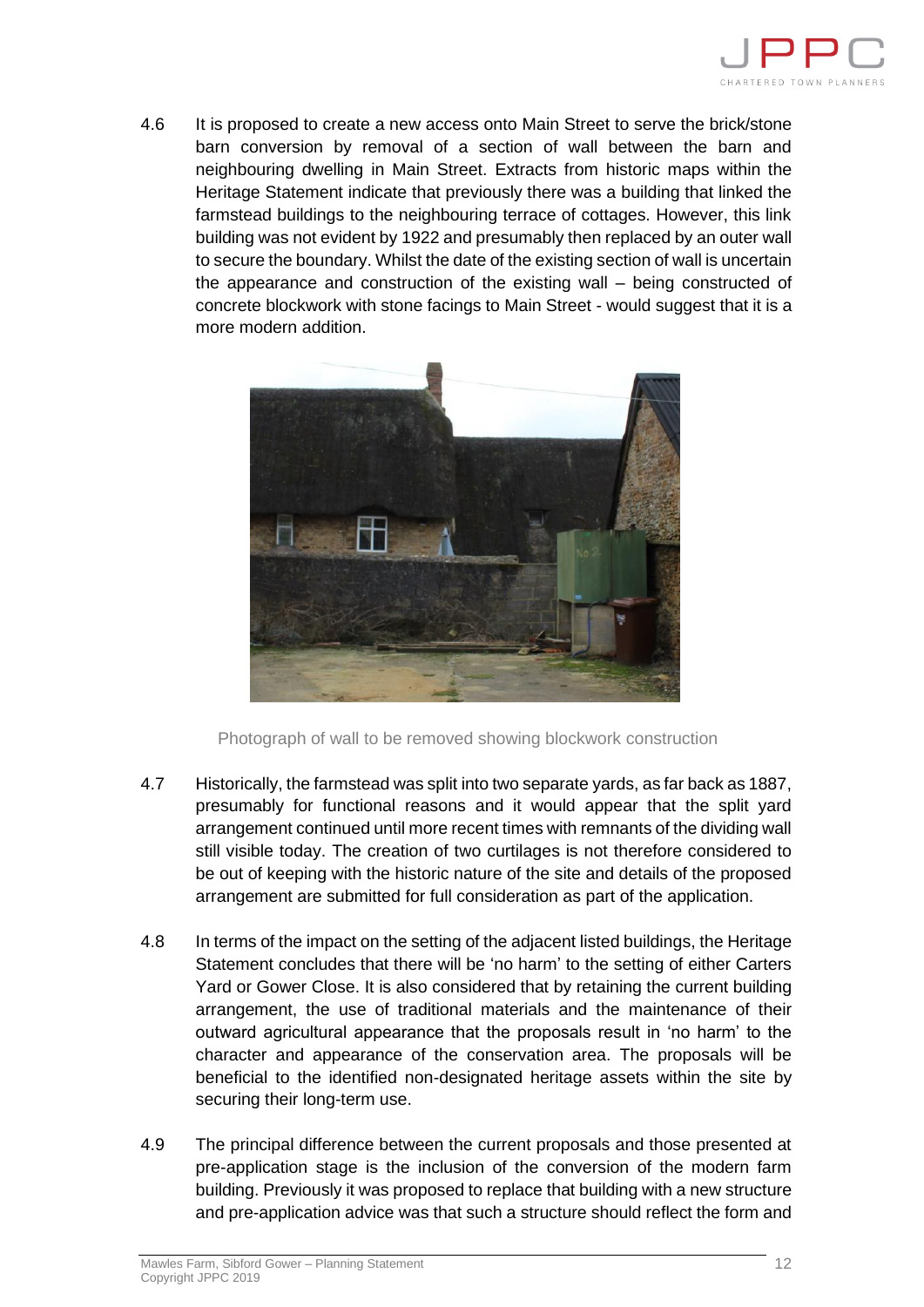

materials of the traditional barns which are adjacent. The current proposal takes a different approach, but that is considered appropriate for a number of reasons as follows.

- 4.10 In the first instance, as the proposal is for the conversion of the existing building, policy requires that the general form and proportions of the building are retained. That aside, the re-use of the building also achieves a number of the aims of the Conservation Area Appraisal and thus will assist in protecting the character and appearance of the conservation area.
- 4.11 The CAA notes that Mawles Farm was the last working farm within the village the modern farm building (permitted in the 1990s) is an indication of that fact, showing how recently the site was in agricultural use. Its re-use will retain its form and be a ready indication of the site's recent agricultural use.
- 4.12 Similarly, the CAA also note the importance of the materials and appearance of Mawles Farm in giving reminders of the agricultural origins of the village. The re-use of the modern barn also assists in retaining that appearance, with the proposed external use of vertical timber cladding and a standing seam metal roof providing a utilitarian palette that would be appropriate and that would counterbalance any perceived gentrification.

#### *Residential Amenity*

- 4.13 The proposed dwellings will be sited in a predominantly residential area. The closest dwellings are Fairview to the north of the site and the terraced dwellings on Main Street. Policy ESD15 of the Cherwell Local Plan 2031 requires that the amenity of both existing and future occupiers should be considered in any development in terms of privacy, outlook, natural lighting, ventilation and indoor and outdoor space. The proposed development has successfully addressed all of these matters.
- 4.14 The amenity space to serve the stone/brick barn conversion will be provided in a courtyard area to the rear of the L-shaped building. The relationship between this area and the other barn conversion is such that there will be limited overlooking from windows serving the play room in the upper ground floor of the pole barn conversion. The relationship will be a conventional residential situation where glimpsed views over gardens are possible. Regarding the amenity space for the pole barn conversion, this will be located mainly to the rear of the barn with minimal overlooking from neighbouring properties.
- 4.15 The proposed conversion has been carefully designed to provide a good level of amenity to proposed occupants providing an attractive environment in which to live. The generous living accommodation and level of private outdoor amenity space will ensure a high standard of living will result.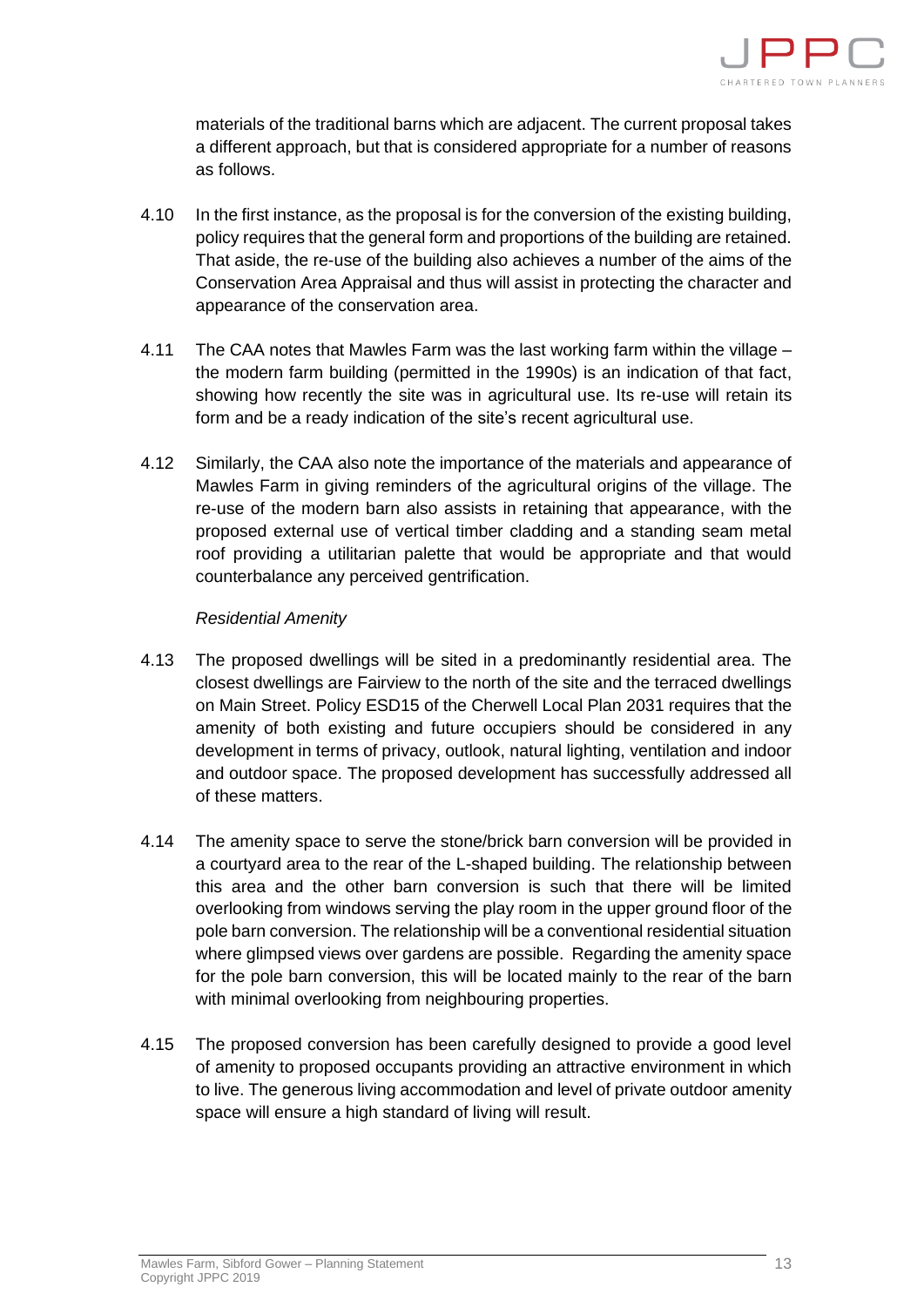

# *Highway Safety*

- 4.16 It is proposed to retain the existing access off Pound Lane to serve one of the dwellings and create a new access off Main Street to serve the other dwelling. The access will require the relocation of the school warning sign sited within the pavement however this can be successfully achieved without detriment to road users. The submitted Access Appraisal report has considered the proposals in accordance with the guidance within Manual for Streets and Manual for Streets 2 as to the suitability of the proposed access arrangements with respect to topographical considerations and prevailing traffic flow conditions. Detailed topographical and traffic analysis based on road geometry has been undertaken to support the proposals. OCC highways were also consulted prior to this application being submitted.
- 4.17 It is also proposed to carry out some improvement works to the existing access comprising trimming of overgrown vegetation and re-profiling of the soil bank in order to achieve the required visibility splays.
- 4.18 The Access Appraisal report concludes that the proposed access arrangements are in line with current design and appropriate to support the level of development proposed. It has been demonstrated that there will be not be an unacceptable impact on highway safety and that the residual cumulative impacts on the road network will not be severe and thus the proposals accord with relevant planning policy. OCC highways has raised no objection to the proposed access and parking arrangements.

#### *Ecology and Biodiversity*

- 4.19 Ridgeway Ecology has carried out a Preliminary Ecological Appraisal including a Phase 1 Habitat Survey and Protected Species Assessment. There are no sites designated for their ecological value within 1km of the site. A barbastelle bat was identified roosting within the stone/brick range and a badger sett was identified in the north-east part of the site. There were also a large number of smooth newts in a swimming pool within the site and a fox hole at the northern end of the steel pole barn. It was therefore recommended that further survey work be carried out for badgers and bats.
- 4.20 The report recommends a series of mitigation measures to address the possible impact on bats, badgers, nesting birds, reptiles, amphibians and other mammals. The scheme was updated to include the suggested measures which are shown on submitted drawing 1901-PA-0003
- 4.21 The report concludes that providing that the necessary mitigation measures are incorporated into the scheme there should be no residual effects on protected species as a result of the development.